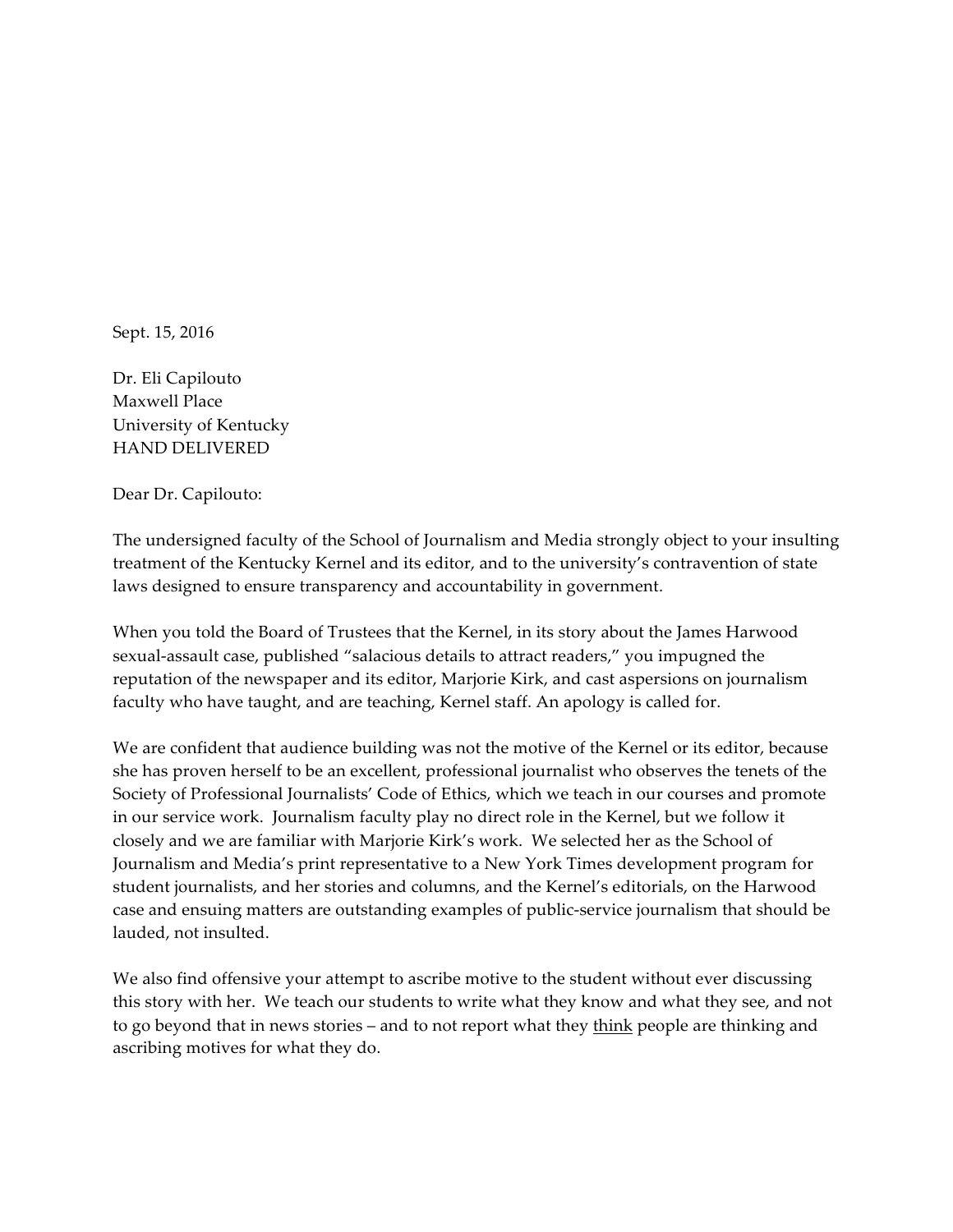You also got your facts wrong. The details of the sexual assault in the story were not salacious, by any dictionary definition. As the Kernel says in its front-page editorial this morning, calling such details salacious further stigmatizes the victims you say you are trying to protect. Making matters worse, you selectively released letters from the victims to make your case, and one of the letters revealed the first name of one of the victims. It was Marjorie Kirk who alerted your staff to that violation.

Protection of the rights of victims is important, but so is the accountability of you and other officials who are charged with the responsibility of protecting them. That accountability requires transparency. Without it, the public whose tax dollars support this institution, and especially the students and their parents, cannot be confident that the university handles cases of sexual assault in a way that advances the cause of a safe campus for all students. As you surely know, Northern Kentucky University is being sued by a student and her parents who argue that NKU violated the law in failing to execute its obligations when a rape was reported.

The university handled the Harwood case in a way that did not provide protection to potential victims. The Kernel's story revealed that, and apparently prompted more responsible action by you and your subordinates. You should be thanking the Kernel for helping protect victims' rights, not accusing it of violating them – especially in this case, where the victims went to the Kernel to get the full story told.

In falsely accusing Ms. Kirk and the Kernel, you appealed to the distrust that many Americans have of the news media, often for illegitimate reasons. Such attacks from high-ranking officials like you can weaken the news media and their ability to perform the service envisioned in the First Amendment. Such attacks undermine democracy. And as the president of a Research I institution, it would have been commendable if you had discussed this with news-media experts before turning a principled fight into an attack.

The main motive behind this letter is to defend our student and the Kernel, but regardless of the facts of that particular case, we are deeply concerned about the larger First Amendment principles of accountability and transparency, and your contravention of a state law that makes the attorney general the initial arbiter of disputes under the Open Records Act and the Open Meetings Act. By refusing to submit documents for confidential review, you are substituting your judgment for that of the attorney general, who is a judicial officer bound by the rules of confidentiality.

In difficult cases like the Harwood matter, we believe the interests of privacy, and transparency that serves accountability, can be balanced with thoughtful redaction of the documents. Yet, the university refuses to engage in any balancing of those interests, and you bluntly say that you choose privacy over transparency, thus forfeiting the university's responsibility under the law and forcing a lawsuit that is bringing the university into national disrepute.